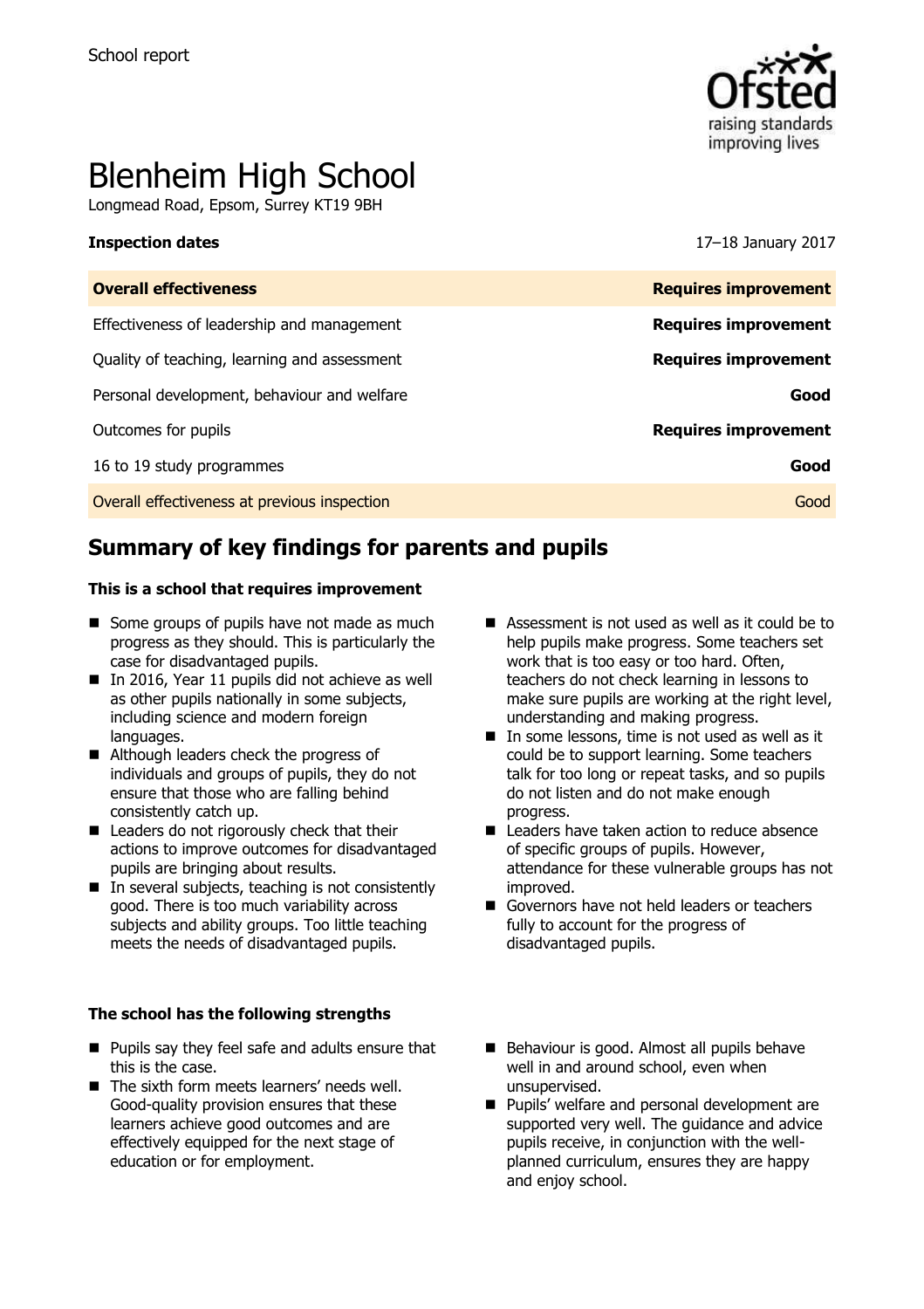

# **Full report**

### **What does the school need to do to improve further?**

- Improve the effectiveness of leadership and management by:
	- undertaking an external review of the use of pupil premium funding, so that it leads to improvements in outcomes for the pupils for whom it is allocated
	- implementing rigorous processes for checking that actions to improve the school are bringing about the intended results
	- ensuring that leaders and teachers are held fully to account for the progress and attainment of pupils, particularly those who are disadvantaged
	- increasing attendance for vulnerable groups, including disadvantaged pupils.
- Improve the quality of teaching so that it is at least good in all subjects by:
	- making sure that teachers plan activities at the right level, and assess learning in lessons, adapting activities when necessary
	- ensuring that teachers involve pupils in their learning so that they develop better attitudes to their learning.
- Raise progress and attainment for all pupils, particularly disadvantaged pupils, so that:
	- pupils at the school do at least as well as other pupils across the country in all subjects, particularly in science and modern foreign languages
	- disadvantaged pupils across the school catch up with other pupils nationally
	- more of the most able disadvantaged pupils reach the higher levels.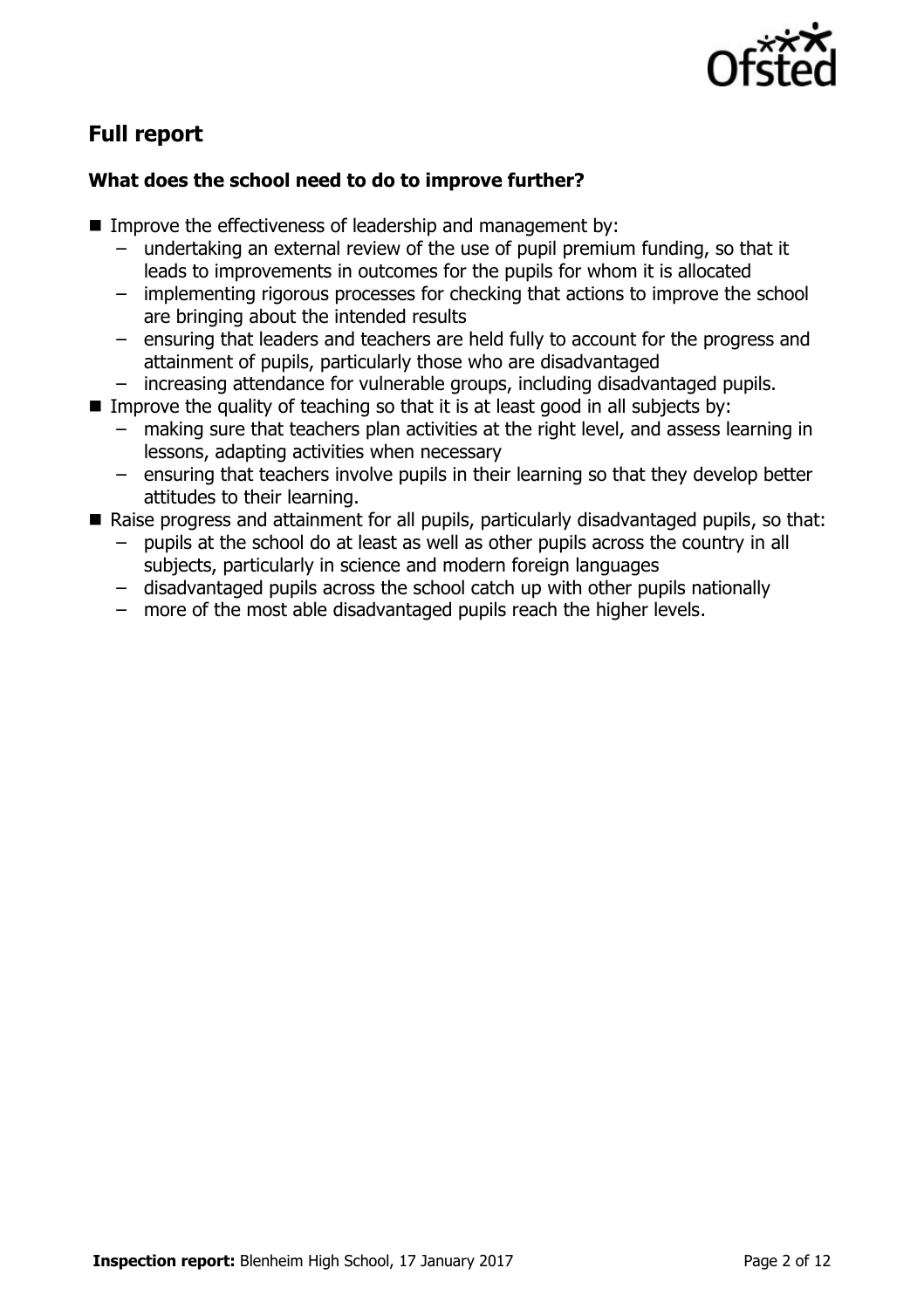

# **Inspection judgements**

### **Effectiveness of leadership and management Requires improvement**

- **Pupils' progress and attainment are not as good as they should be, particularly for** disadvantaged pupils. Historically, these pupils have not made enough progress to catch up with other pupils nationally. Although the interim co-headteachers have taken action, it has not brought about the necessary rapid improvements to ensure these pupils reach the same standards as other pupils nationally.
- Leaders do not clearly identify what they are aiming to improve and do not track carefully whether their actions have brought about improvements. They implement changes which appear to be useful and relevant, but they do not rigorously check that the actions are having sufficient impact. As a result, improvements are not consistent or rapid enough.
- The temporary headship arrangement of the two deputy headteachers taking on the shared headteacher role has ensured that the school has continued to provide a safe and happy place for pupils to learn. The two interim co-headteachers work cooperatively, with clearly identified responsibilities, so that day-to-routines and systems have continued to be implemented and further refined. Other leaders have similarly escalated their roles and many have developed enhanced leadership skills during this period of transition. The whole staff team continues to work together to provide excellent personal support for pupils, recognising them as individuals.
- Leaders, including those with responsibility for specific subjects, check teaching and recognise where improvements need to be made. However, systems for providing support to improve weaker teaching are not always effective. This means that some teachers do not teach as well as they need to for pupils to make good progress.
- **Progress and attainment information is accurate and leaders set targets for end-of-year** progress. However, targets are not always as ambitious as they need to be. For example, in English, some pupils have almost met their end-of-year target after only one term.
- In mathematics, where teaching and outcomes had declined, leaders' actions have led to noticeable improvements in teaching and progress, so that pupils are catching up to where they should be.
- Although leaders monitor the achievement of individuals and of specific groups, such as disadvantaged pupils, they do not always take effective action to improve the progress of pupils who need to catch up. Consequently, these pupils often do not reach the expected standards. Leaders' actions to improve outcomes for pupils who have special educational needs and/or disabilities have been more successful in bringing about improvements.
- Leaders' actions to improve fixed-term exclusions have resulted in better behaviour and fewer incidents requiring these sanctions. However, actions to improve attendance of specific groups have not resulted in reduced absences for disadvantaged pupils and those who have special educational needs and/or disabilities.
- The curriculum is broad and balanced, providing a range of opportunities for pupils to develop their skills and do well. It is supported by a wide range of additional experiences. Pupils visit other countries to develop their languages, and spend time at universities to encourage them to continue their education. They make a number of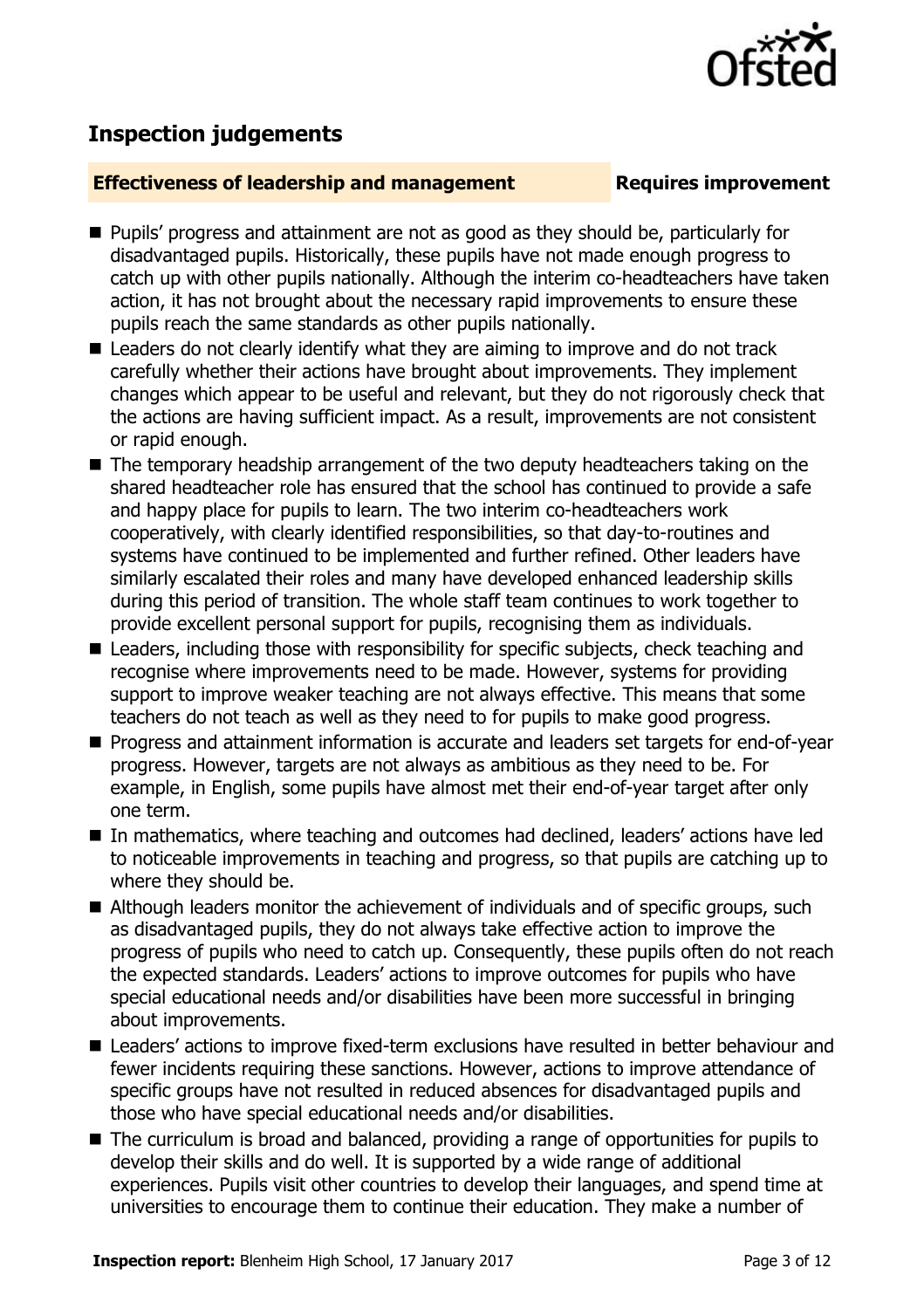

day and residential visits, as well as being able to attend a large range of clubs and activities before and after school.

- British values and personal, social and health education are developed well through assemblies and explicit lessons, as well being woven through other subjects. For example, in an English lesson, pupils considered what an appropriate response to violence might be. Pupils are encouraged to be tolerant of each other and demonstrate respect for others' faiths and cultures.
- Leadership of special educational needs provision is generally effective. Leaders are clear about where pupils are and what they need to do to catch up. In the main, the support programmes are carefully planned and tracked to ensure they are bringing improvements. However, in one reading intervention group, more than half the group had not made progress.

### **Governance of the school**

- $\blacksquare$  The governing body, which is also the trust for the academy, understands its role and many of the priorities for the school.
- Governors meet with leaders to ensure they are fully informed about what actions are being taken to tackle areas they have identified as needing improvement. For example, to ensure mathematics teaching and outcomes were improving, they reviewed progress with the mathematics leader. Other visits to school are similarly focused on specific areas for improvement.
- Governors rightly identify that disadvantaged pupils are not doing as well as they should and this has sensibly been an area of focus in governors' meetings and meetings with leaders. However, these discussions have not brought about the necessary rapid improvements in progress and attainment for these pupils.

### **Safeguarding**

- The arrangements for safeguarding are effective. Appropriate checks are carried out to ensure staff are safe to work with pupils, and the recording of these checks meets statutory requirements.
- Leaders, governors and staff receive relevant and useful training and updates. Consequently, they understand and carry out well their responsibilities for keeping pupils safe. Record-keeping is robust and detailed, and shows that concerns are followed up appropriately with external agencies when required.

### **Quality of teaching, learning and assessment Requires improvement**

- Teaching across subjects and ability groups is inconsistent. Although teachers are aware of who their disadvantaged pupils are, too often they do not make provision for these pupils in lessons. Not enough teachers assess what pupils already know before carrying out an activity. Consequently, on occasions, tasks are not at the right level to help pupils learn.
- In English, teaching is variable. Some teachers plan interesting lessons at the right level for pupils' ability, check understanding, provide accurate feedback and give pupils time to act on it. Where this is the case, these pupils make good or very good progress in lessons. However, where this is not the case, activities are either too easy or too hard.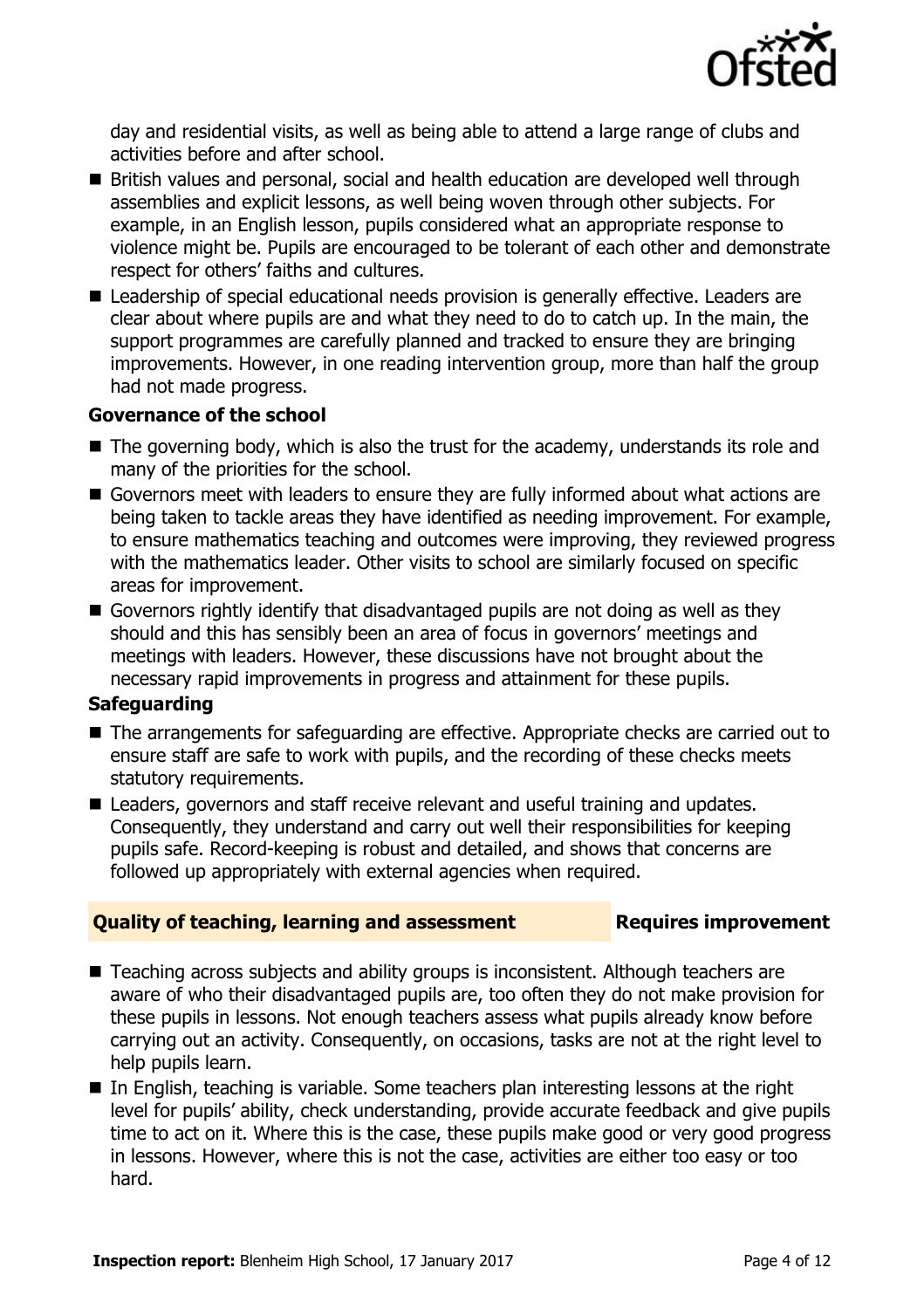

- Teaching has improved in mathematics. Although there are some inconsistencies, these are fewer than in other subjects, and do not have such a significant impact on pupils' progress. Typically, lessons are planned at the right level to meet pupils' learning needs and concepts are explained clearly. Pupils, including disadvantaged pupils, are supported effectively to make progress.
- Leaders are rightly aware that teaching in science is not good enough. Although there is some strong practice, overall not enough pupils are taught well. Often pupils stop listening because teachers talk for long periods of time or work is repeated. Consequently, outcomes in science are below, or well below, expected standards, particularly for disadvantaged pupils.
- In some of the more practical activities, such as drama and design technology, pupils enjoy lessons and do well. In the lessons seen, tasks involved pupils well and moved them forward in their skills and understanding.
- In modern foreign languages, pupils do not get as many chances to practise speaking as they could. This is the case in lessons and on visits.
- Teaching of disadvantaged pupils is erratic. In the strongest lessons, teachers take account of these pupils specifically, check their understanding, tackle misconceptions and challenge them at the right level. Where this is the case, these pupils demonstrate strong progress. However, many teachers do not systematically meet the needs of disadvantaged pupils in lessons. Consequently, some of these pupils do not make the rapid progress they need to and a few fall further behind.
- Teaching of pupils who have special educational needs and/or disabilities is good. They are taught in carefully planned and appropriate groups, often supported by additional adults. Activities are planned carefully at the right level to meet pupils' specific needs. Teachers and teaching assistants ask questions to enable them to learn, rather than completing tasks for them. As a result, these pupils do well. Teaching assistants across the school provide similarly effective support.
- ICT is used effectively to support learning. Each pupil has access to a tablet, which is used in a range of ways to support lessons and other activities. For example, pupils can complete and submit work for teachers to mark online, use their tablets as whiteboards for quick-response questions and use them instead of textbooks. Pupils find it motivating and enjoyable using tablets, and say that the instant feedback it can provide is really helpful.

### **Personal development, behaviour and welfare Good**

### **Personal development and welfare**

- The school's work to promote pupils' personal development and welfare is good. Staff know pupils well and treat them as individuals. This leads to positive, respectful relationships between staff and pupils.
- Pupils are confident about who to speak to if they have a concern. The dedicated support team was described as being very helpful, and most pupils felt they could also speak to their tutors if they were worried.
- **Pupils develop a good understanding about being healthy and staying safe. Lessons** include e-safety, grooming and sexual health, as well as learning about healthy lifestyles and the benefits of exercise.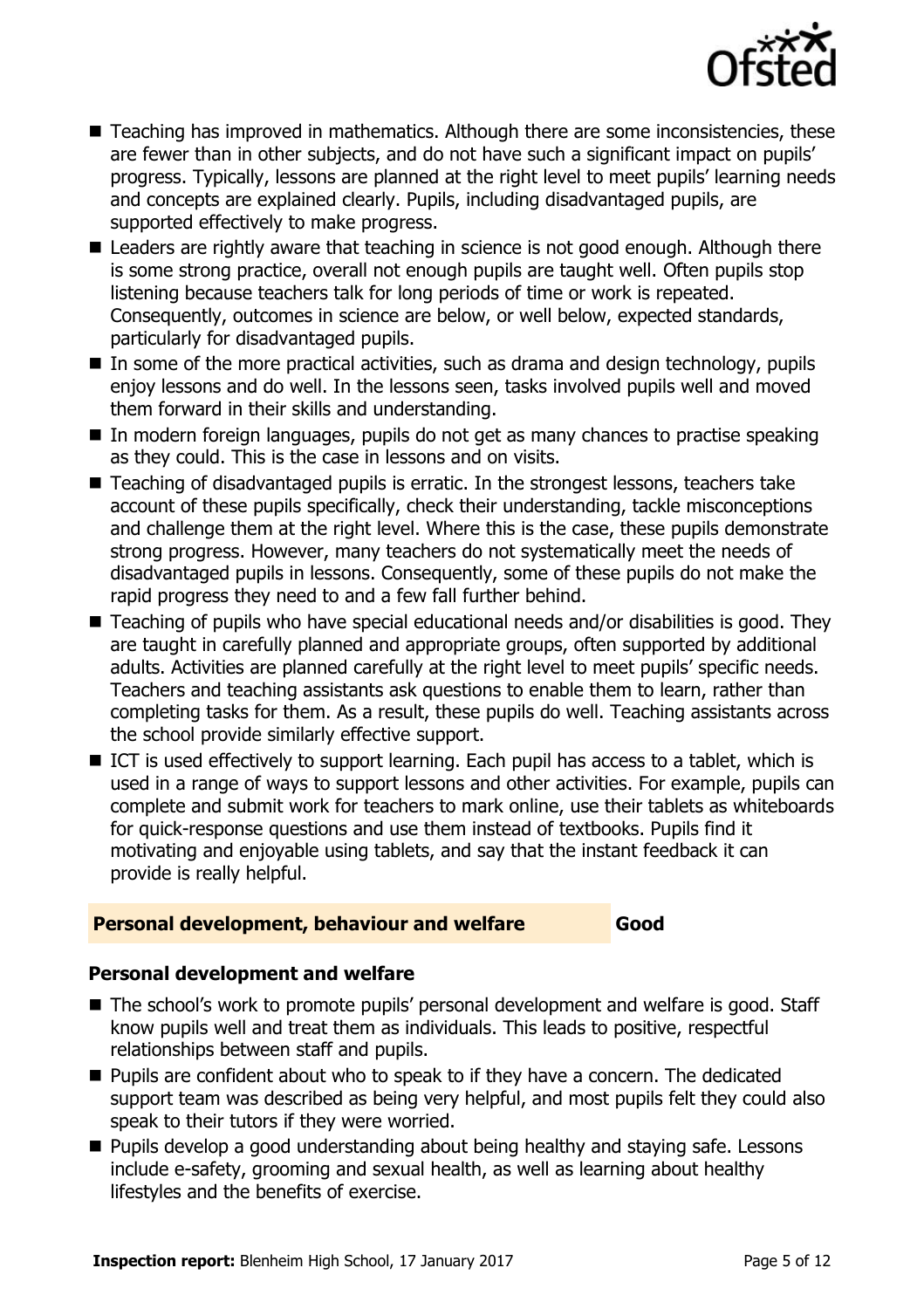

- The guidance and support pupils receive for academic and career choices are very good. Prior to transitions between key stages and leaving the school, pupils have interviews with the well-informed careers counsellor. They visit universities and listen to speakers to gather a broad perspective on what is available. Pupils very much appreciate the advice and support given.
- **Pupils demonstrate respect for themselves and their school. They take pride in their** uniform and the environment, which is clean, uncluttered and appealing.

### **Behaviour**

- The behaviour of pupils is good. Pupils behave well in lessons and around the school. In the lunch hall, when unsupervised, large numbers of pupils behave calmly and respectfully. When moving between lessons, pupils walk sensibly and quietly, and so transitions are smooth and prompt. The school recognises that there is a small minority of pupils who do not behave quite so well and do not treat staff with the same levels of respect as others, which they are taking appropriate action to resolve.
- The new system for managing significant incidents and using internal exclusions has ensured that behaviour is good and more pupils are in school.
- **Pupils across the school say they are not aware of bullying taking place. They say that** pupils look out for each other and that, even across year groups, they support one another. Pupils described the school as a friendly and enjoyable place to be.
- Overall attendance is broadly in line with other schools nationally. Persistent absence was slightly higher than in other schools and is now improving as a result of a focus on specific pupils.

### **Outcomes for pupils Requires improvement**

- Year 11 outcomes for disadvantaged pupils are consistently lower than for other pupils nationally.
- In 2016 GCSE results, pupils did not achieve as well as other pupils across the country in some subjects, including science and modern foreign languages.
- In English, many pupils achieve the expected standard and make good progress. However, this is not consistently the case. Middle-ability pupils do not make the same steady progress as either the lowest- or highest-ability pupils, reflecting the quality of the teaching they often receive. Work in books is similarly variable. Pupils do well when teachers provide work at the right level and assess learning to make sure pupils are making progress. Pupils make less progress when work is not set at the right level and teachers do not adapt activities as required. Pupils make better progress in speaking and listening, which is developed well through sharing their ideas and debate. Pupils are encouraged to discuss and refine their responses.
- **Pupils read well. They are assessed accurately and any pupils that do not have the** necessary skills to be independent and fluent readers are supported to develop their skills further. However, in one support group, although pupils regularly read aloud to adults, they are not developing the necessary decoding skills to become better at reading.
- $\blacksquare$  Pupils are catching up in mathematics so that they are working at or near to the expected standards. Improvements in teaching have brought about better achievement.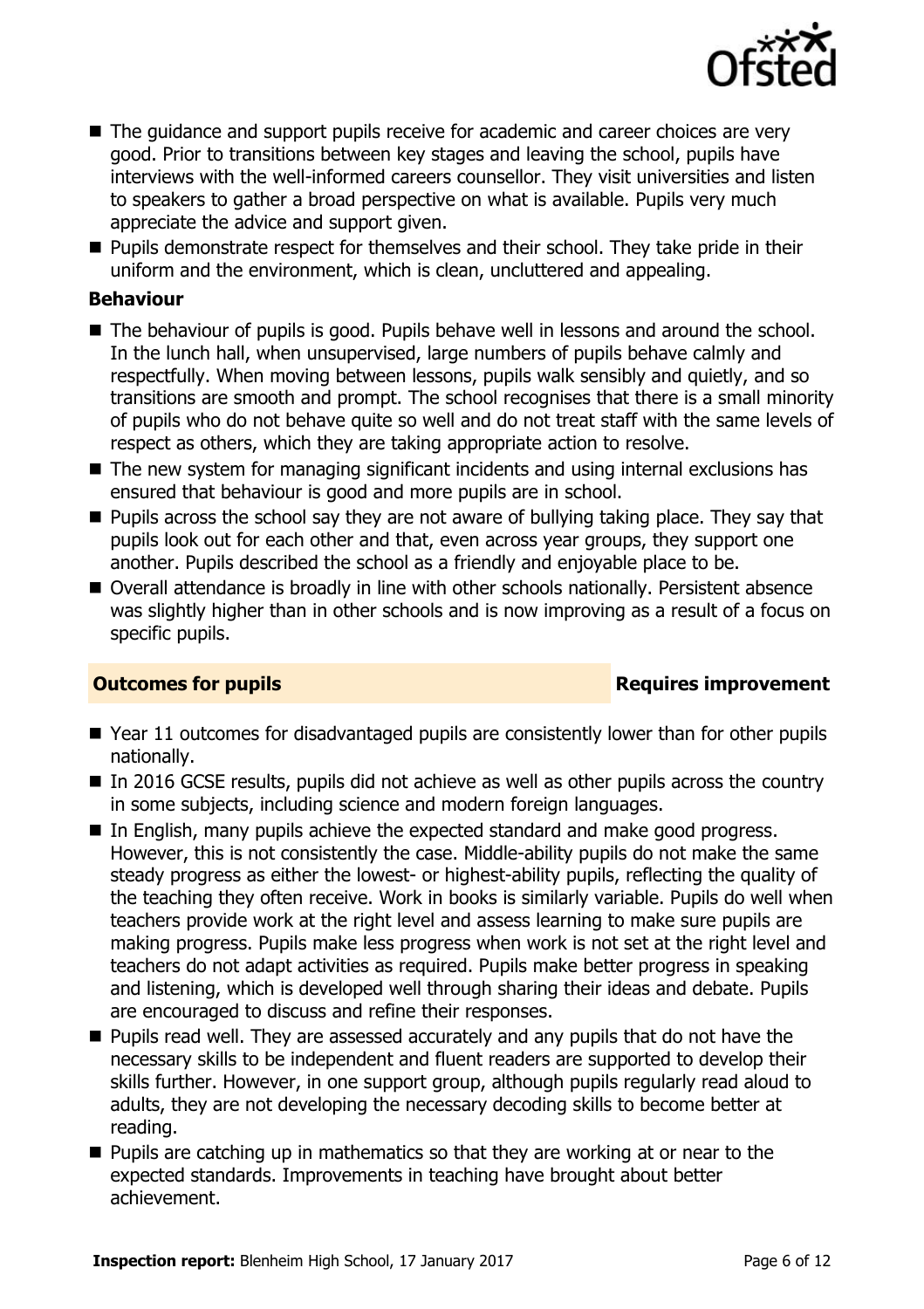

- **Progress and attainment in science and modern foreign languages are weak, reflecting** historical issues with teaching and turnover of staff. Although some teaching in these areas is now effective, too much continues to be ineffective and so pupils are not doing as well as they should.
- $\blacksquare$  In design technology, pupils make good progress and achieve well; this is also the case for disadvantaged pupils. In humanities, pupils achieve broadly the same as other pupils in schools across the country, but this is not the case for disadvantaged pupils.
- Disadvantaged pupils across the school are beginning to show signs of catching up in some subjects and classes but this is not consistently the case. The percentage of most-able disadvantaged pupils is disproportionate and not enough disadvantaged pupils achieve the higher levels.
- Historically, pupils who have special educational needs and/or disabilities did not make as much progress as they should. However, outcomes for these pupils have improved as a result of the accelerated progress they are making in many areas of English, mathematics and science.
- The proportion of pupils achieving the higher levels is equal to other schools across the country.
- $\blacksquare$  In books, the quality of work is inconsistent. When expectations are high and teaching is effective, work is of good quality, well presented and shows good or better progress. However, there is too much variability in the quality of the work and teachers' expectations.

### **16 to 19 study programmes Good**

- Leadership of the sixth form is effective. Leaders know the priorities for improvement and take useful action to develop the provision further.
- In 2016, outcomes for Year 12 students were good and they are on track to achieve well by the time they take their final examinations in June. There are some variations between subjects but the numbers of students are often too small to be reliable indicators. The small number of disadvantaged pupils who stay on to the sixth form achieve at similar levels to other pupils nationally.
- Teaching in the sixth form is good and meets students' needs well. Lessons promote independent study and provide opportunities for students to share their points of view. In practical lessons, a problem-solving approach is often utilised to enable students to explore and develop their own thinking and strategies. Students are usually provided with appropriately challenging activities and, consequently, they enjoy learning and attendance is higher than the rest of the school.
- Students say they feel safe and well supported. They appreciate the increased independence and responsibilities they are given, both personally and academically, and so they have greater ownership of their study.
- Students provide good role models for the younger pupils, taking lessons seriously and treating each other and staff with respect.
- The 16 to 19 pathways are well planned and meet pupils' needs so many stay on to the sixth form. In response to feedback from pupils in the school, a range of vocational courses are now available, as well as a wide range of academic qualifications. Leaders recognise that further amendments to the range of options available will meet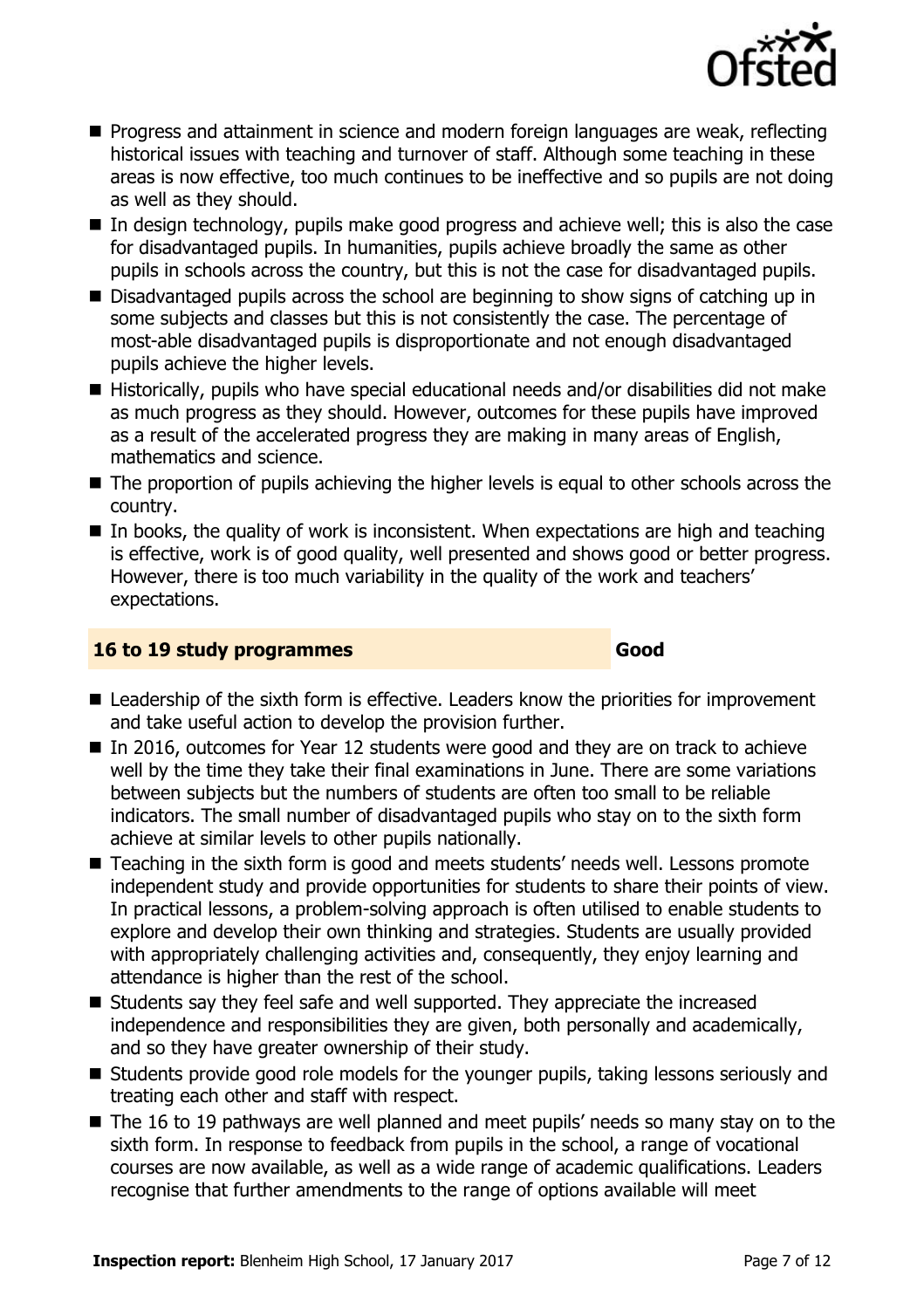

students' needs even better. Students select and organise their own work experience arrangements, and support is provided if necessary.

All students' destinations are checked and recorded when they leave Blenheim High. From year to year there is some variation but, consistently, more than half of all students go to university. Approximately a third of students go into employment or career-based training, such as apprenticeships. Almost all the remaining students are recorded as taking a gap year.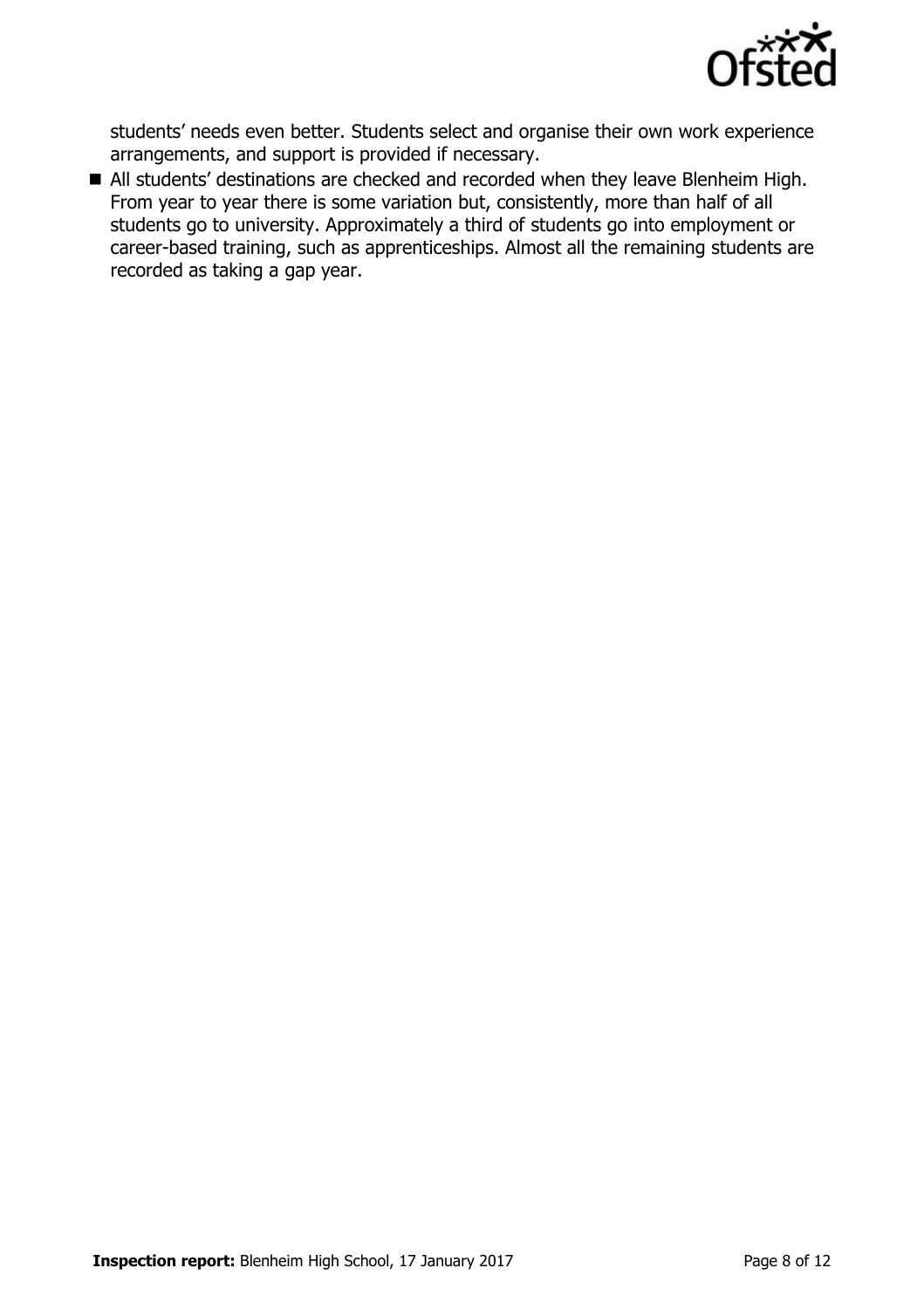

# **School details**

| Unique reference number | 137906   |
|-------------------------|----------|
| Local authority         | Surrey   |
| Inspection number       | 10024725 |

This inspection was carried out under section 8 of the Education Act 2005. The inspection was also deemed a section 5 inspection under the same Act.

| Type of school                                           | Secondary comprehensive            |  |
|----------------------------------------------------------|------------------------------------|--|
| School category                                          | Academy converter                  |  |
| Age range of pupils                                      | 11 to 18                           |  |
| Gender of pupils                                         | Mixed                              |  |
| Gender of pupils in 16 to 19 study<br>programmes         | Mixed                              |  |
| Number of pupils on the school roll                      | 1341                               |  |
| Of which, number on roll in 16 to 19 study<br>programmes | 185                                |  |
| Appropriate authority                                    | The governing body                 |  |
| Chair                                                    | Roger Kitley                       |  |
| Interim co-principals                                    | Simon Hillier and Robert Isaac     |  |
| Telephone number                                         | 01372 745 333                      |  |
| <b>Website</b>                                           | http://www.blenheim.surrey.sch.uk  |  |
| <b>Email address</b>                                     | headteacher@blenheim.surrey.sch.uk |  |
| Date of previous inspection                              | 6-7 June 2013                      |  |

### **Information about this school**

- The school meets requirements on the publication of specified information on its website.
- The school complies with Department for Education guidance on what academies should publish.
- Blenheim High School is larger than the average secondary school.
- The majority of the pupils are White British. Approximately one in nine pupils are from minority ethnic groups. The percentage of pupils who speak English as an additional language is also smaller than in other schools nationally.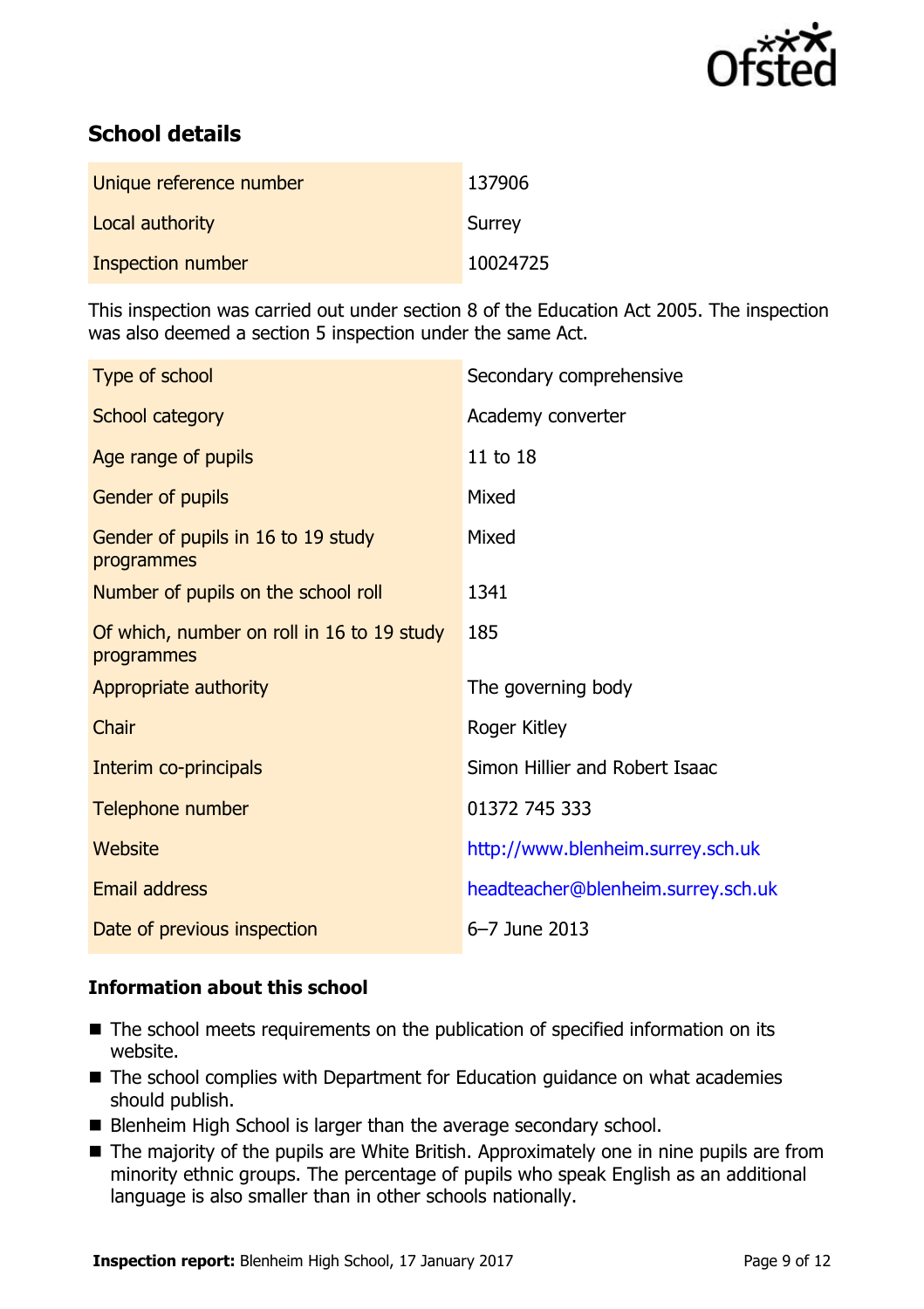

- Approximately a fifth of pupils are disadvantaged, which is below the national average. The percentage of pupils who have special educational needs and/or disabilities is also below average.
- The school meets the government's current floor standards, which set the minimum expectations for pupils' attainment and progress.
- A new substantive headteacher has been appointed to start in April 2017.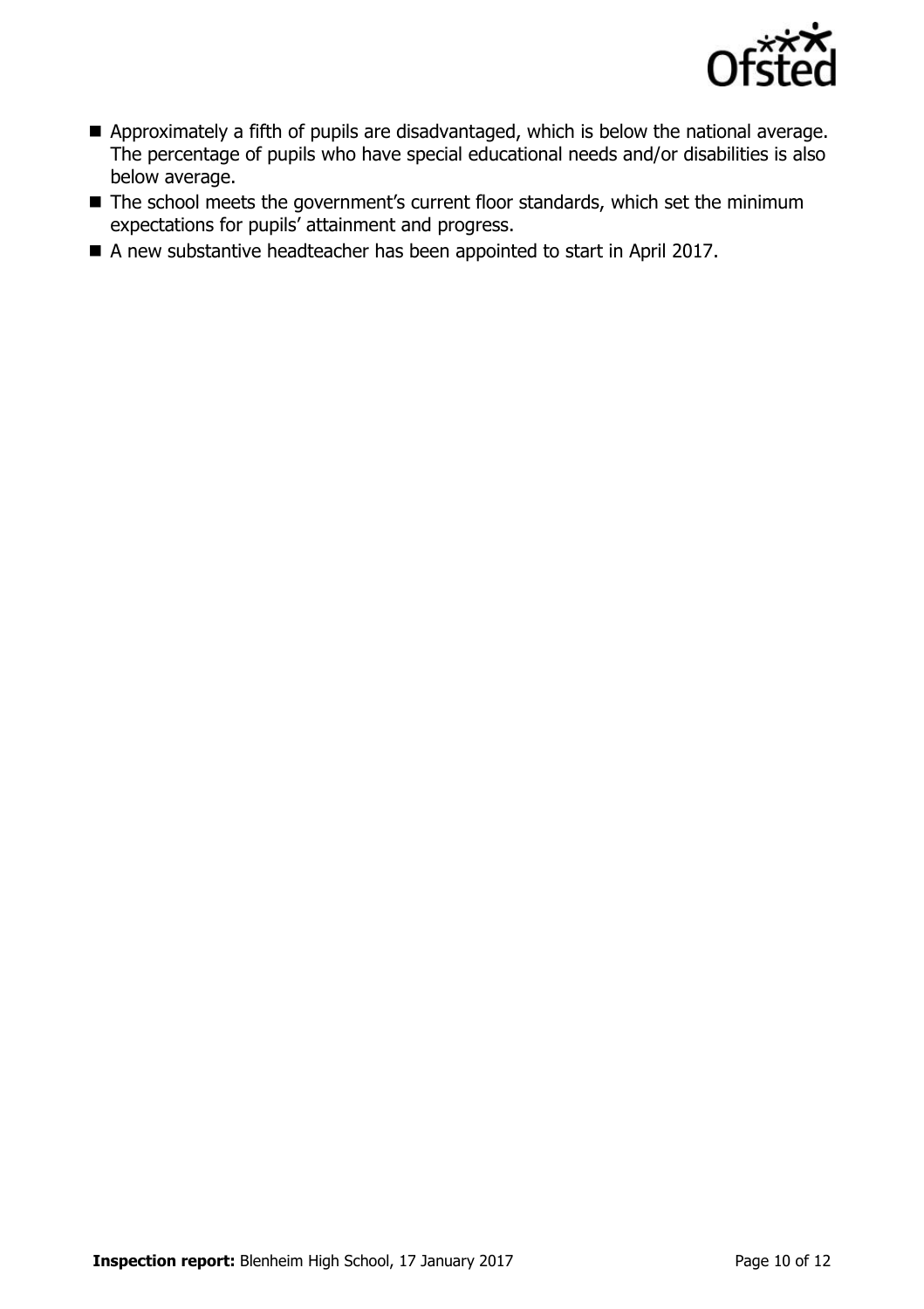

# **Information about this inspection**

- This inspection was carried out over two days. It began as a section 8 short inspection, carried out by two inspectors. In order to gather further evidence, the lead inspector converted it to a section 5 inspection. The evidence from the short inspection on day one was carried forward and day two was led by one of Her Majesty's Inspectors, working with six team inspectors.
- Inspectors observed 30 lessons and carried out a number of brief visits to lessons, several of which were with leaders. Leaders and inspectors scrutinised pupils' work to consider progress in books. Behaviour and conduct in and around the school were also observed, including at breaktimes and lunchtimes.
- Meetings were held with the two interim co-headteachers, the leadership team, other leaders from across the school and members of the governing body, including the chair. Inspectors also had a phone conversation with the school improvement partner from Babcock 4s, who works on behalf of the local authority.
- **Pupils' views were gathered through the online survey and through meetings with** groups of pupils from Years 8, 9, 10, 11 and the sixth form.
- Parents gave their views through the 162 responses to the online questionnaire, Parent View, and one phone call from a parent. The 43 staff responses were also considered.
- Inspectors reviewed a range of documentation, including the school's self-evaluation of its effectiveness, the school improvement plan, information about pupils' progress and attainment, minutes of governors' meetings, evidence of teaching over time and records relating to behaviour and safeguarding.

| Louise Adams, lead inspector     | Her Majesty's Inspector |
|----------------------------------|-------------------------|
| <b>Nicholas Simmonds</b>         | Ofsted Inspector        |
| <b>Philip Storey</b>             | Ofsted Inspector        |
| <b>Susan Willman</b>             | Ofsted Inspector        |
| <b>Anne Lewell</b>               | Ofsted Inspector        |
| Karen Roche                      | Ofsted Inspector        |
| <b>Victoria Kirby</b>            | Ofsted Inspector        |
| Beverley Murtagh, lead inspector | Ofsted Inspector        |
| <b>Nicholas Simmonds</b>         | Ofsted Inspector        |

### **Inspection team**